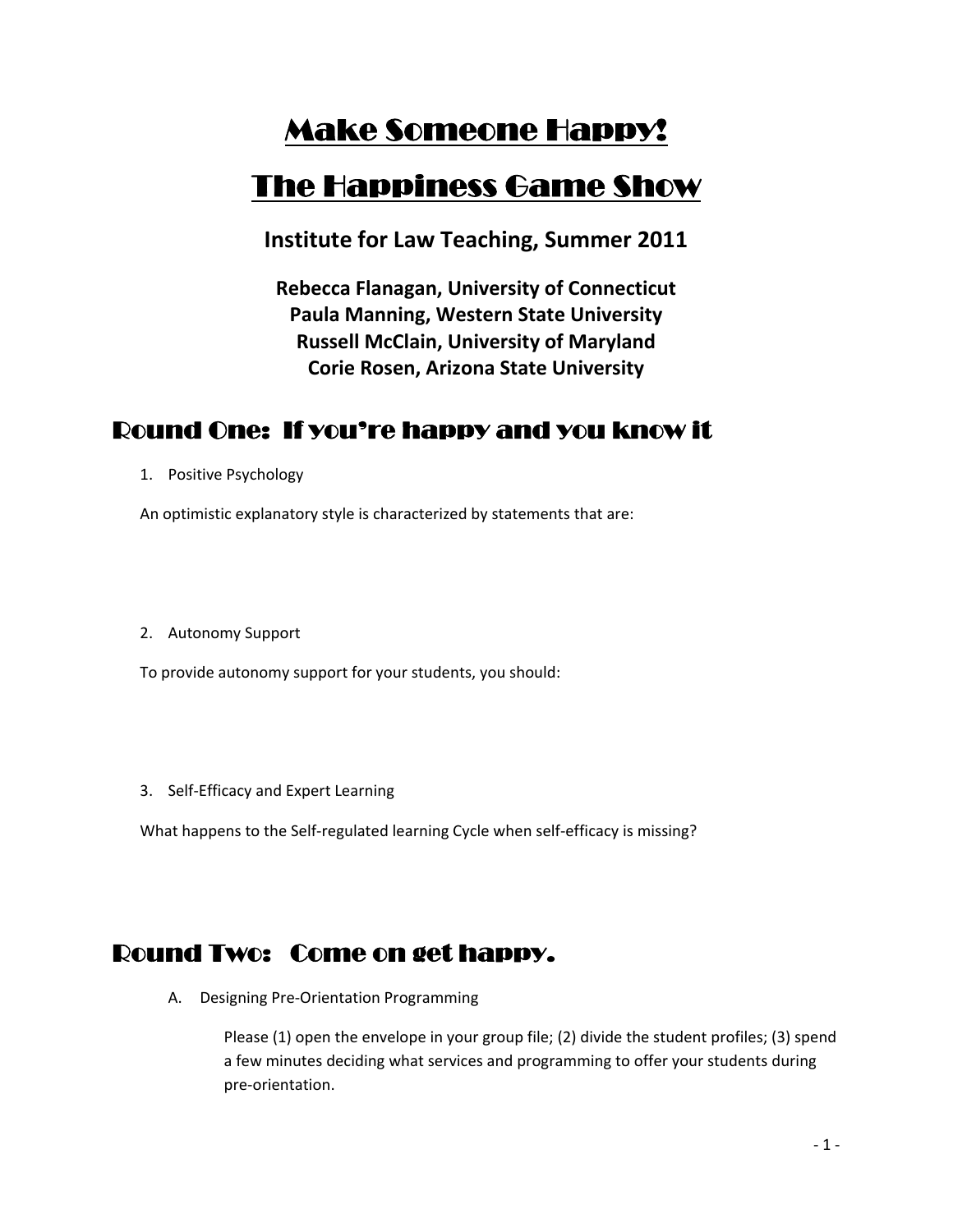Our Pre-Orientation Programming would include: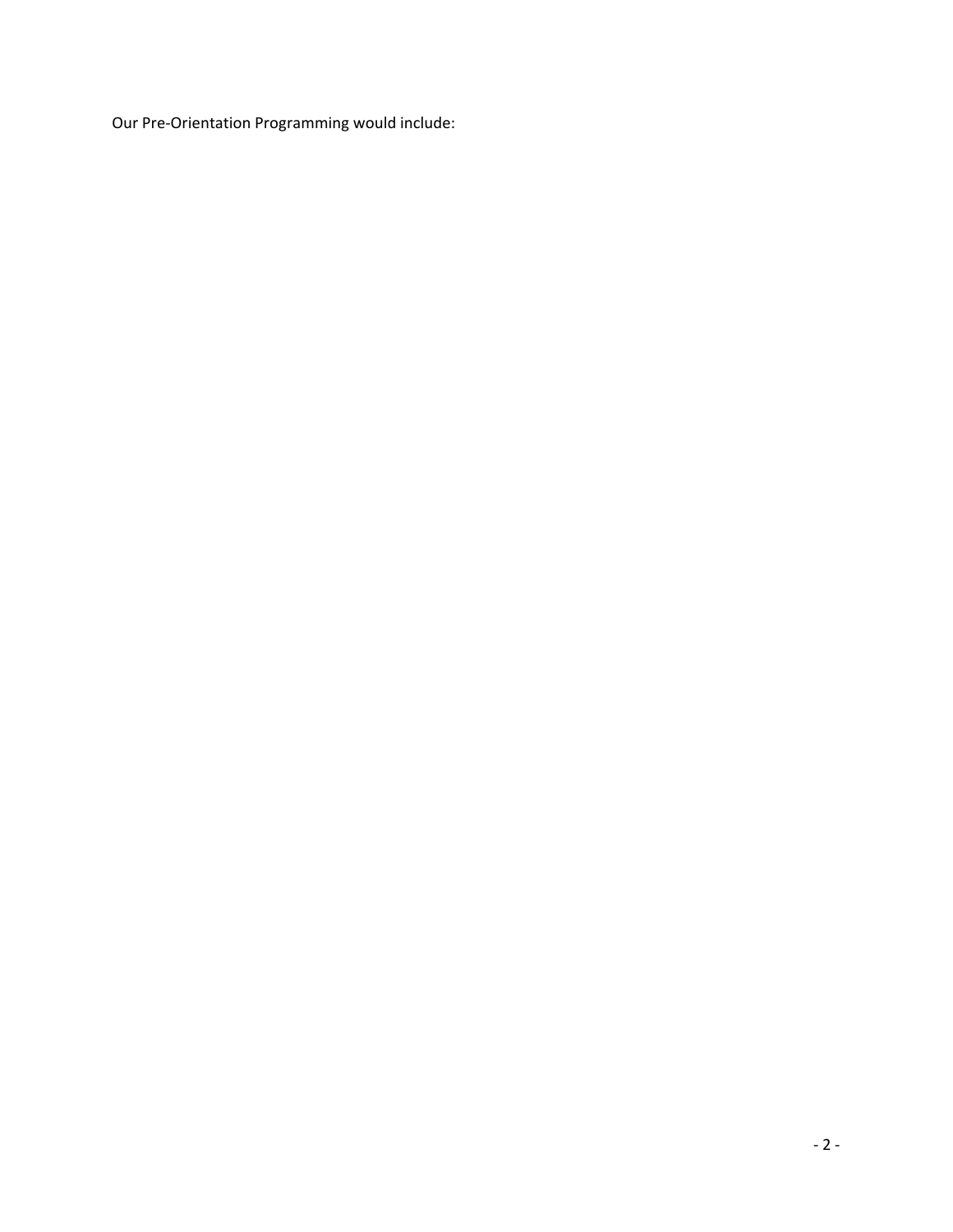B. Creating an Optimistic Classroom

List your response:

C. Providing Effective and Affective Feedback

Some Guidelines:

1. Model Expectations

Tone Word choice Presentation White space Graphic images Questions are less effective than instruction

- 2. Nurture Optimisim: Temporary, Specific and Hopeful Statements
- 3. Show Respect, Appreciation and Understanding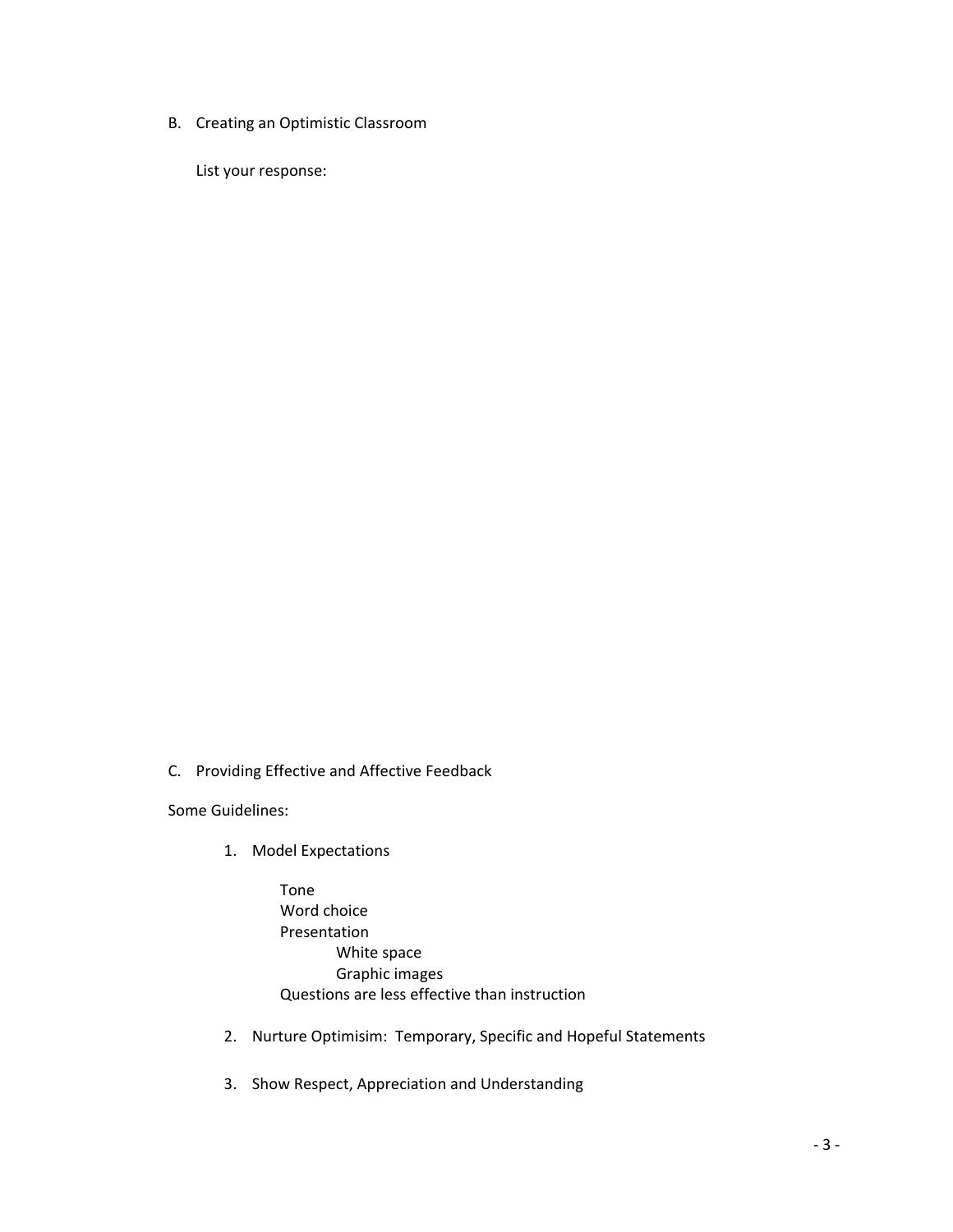| <b>Common Errors</b>         | <b>Typical Response</b>  | <b>Revised Response</b> |
|------------------------------|--------------------------|-------------------------|
| Writing about irrelevant or  | Drawing an X through the |                         |
| unimportant issues           | material                 |                         |
|                              |                          |                         |
|                              |                          |                         |
|                              |                          |                         |
|                              |                          |                         |
|                              |                          |                         |
|                              |                          |                         |
|                              |                          |                         |
|                              |                          |                         |
|                              |                          |                         |
|                              |                          |                         |
|                              |                          |                         |
|                              |                          |                         |
| Writing something that is    | "NO" or "NO!"            |                         |
| incorrect                    |                          |                         |
|                              |                          |                         |
|                              |                          |                         |
|                              |                          |                         |
|                              |                          |                         |
|                              |                          |                         |
|                              |                          |                         |
|                              |                          |                         |
|                              |                          |                         |
|                              |                          |                         |
|                              |                          |                         |
|                              |                          |                         |
|                              |                          |                         |
|                              |                          |                         |
| Reciting facts, rather than  | "Why?"                   |                         |
| explaining why the facts are |                          |                         |
| significant                  |                          |                         |
|                              |                          |                         |
|                              |                          |                         |
|                              |                          |                         |
|                              |                          |                         |
|                              |                          |                         |
|                              |                          |                         |
|                              |                          |                         |
|                              |                          |                         |
|                              |                          |                         |
|                              |                          |                         |